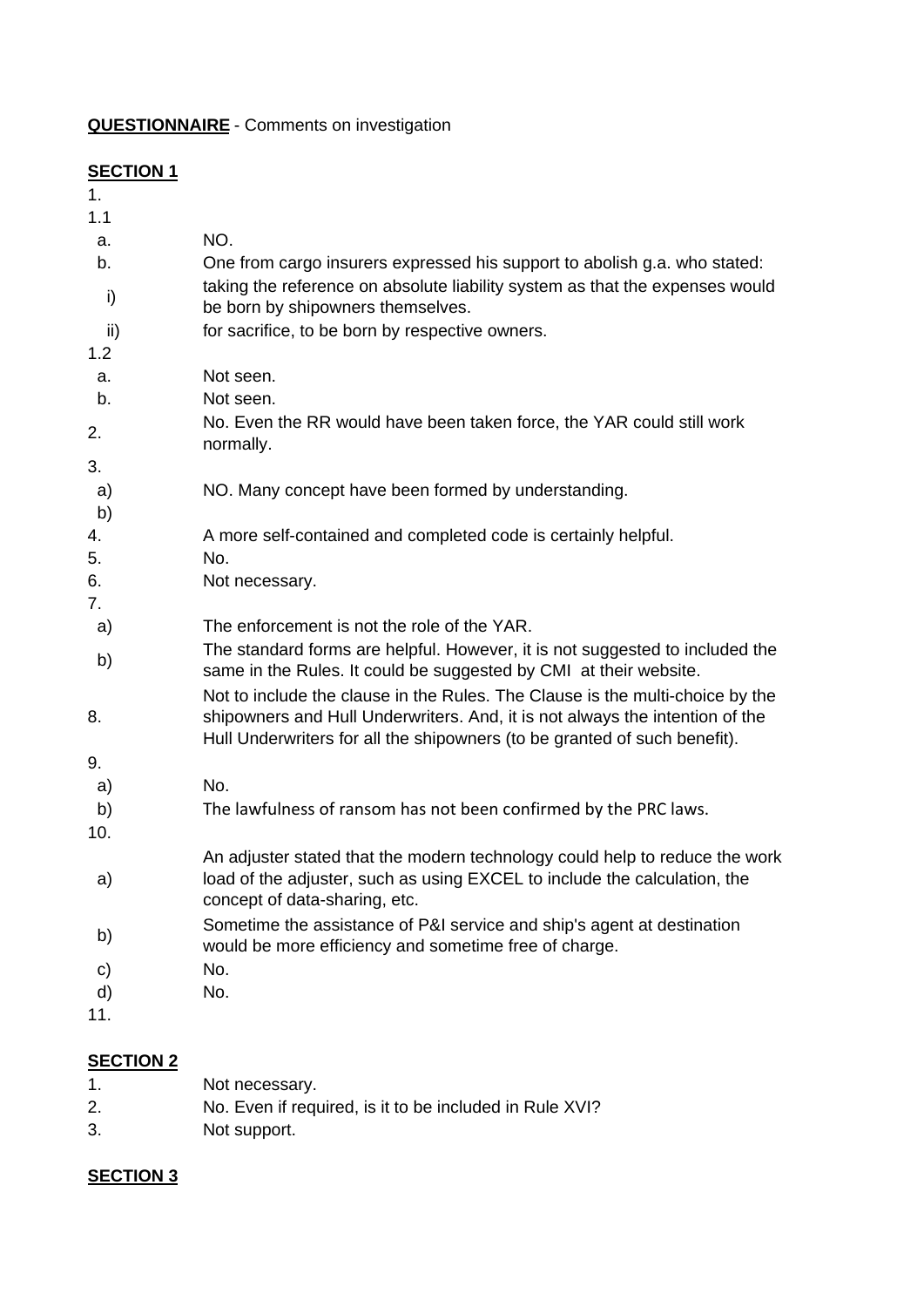| 1.  |                                                                                                                     |
|-----|---------------------------------------------------------------------------------------------------------------------|
| 2.  |                                                                                                                     |
| 2.1 | The issue is rare encountered in China.                                                                             |
| 2.2 | No comments.                                                                                                        |
| 3.  |                                                                                                                     |
| 3.1 | No. It would be difficult to calculate.                                                                             |
| 3.2 |                                                                                                                     |
| 4.  |                                                                                                                     |
| 5   | It is sometimes the case that the delay in completing the adjustment is as<br>the reasons in the adjusters' office. |
| 5.1 | Yes,                                                                                                                |
| 5.2 | Keep not to change.                                                                                                 |
| 6.  |                                                                                                                     |
| 6.1 | No.                                                                                                                 |
| 6.2 |                                                                                                                     |
| a)  | No.                                                                                                                 |
| b)  |                                                                                                                     |
| 6.3 | No.                                                                                                                 |
| 7.  |                                                                                                                     |
| 7.1 | Not seen.                                                                                                           |
| 7.2 | Leave adjuster to determine                                                                                         |
| 7.3 | Yes.                                                                                                                |
| 7.4 |                                                                                                                     |
| a)  | a)                                                                                                                  |
| b)  |                                                                                                                     |
| 7.5 | No. seen.                                                                                                           |
|     |                                                                                                                     |
|     |                                                                                                                     |

## **SECTION 4**

| $\mathbf 1$ . |                                                                                                                    |
|---------------|--------------------------------------------------------------------------------------------------------------------|
| 2.            |                                                                                                                    |
| 3.            |                                                                                                                    |
| 4.            | suggested not to retain                                                                                            |
| 5.            |                                                                                                                    |
| 6.            |                                                                                                                    |
| 6.1           |                                                                                                                    |
| a)            | 4, and with opinion that its nature of general average would not be changed.                                       |
| b)            | someone from cargo insurers support not to include salvage in g.a. if the<br>various parties settled respectively. |
| $\mathbf{C}$  |                                                                                                                    |
| 6.2           |                                                                                                                    |
| a)            | support/against 50/50.                                                                                             |
| b)            | Yes, but it would not be more effective.                                                                           |
| 7.            |                                                                                                                    |
| 8.            |                                                                                                                    |
| a)            |                                                                                                                    |
| b)            |                                                                                                                    |
| 9.            |                                                                                                                    |